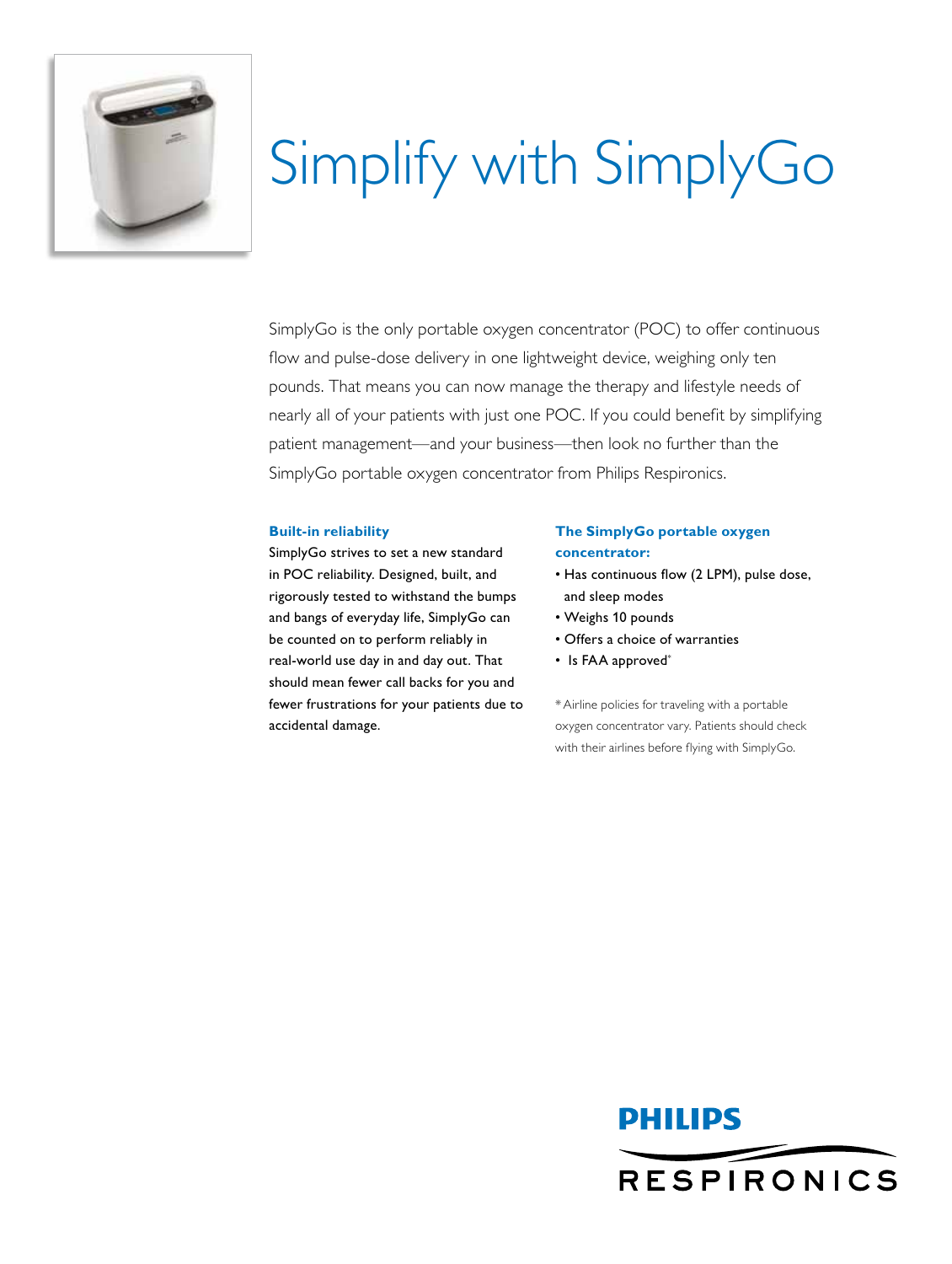# SimplyGo specifications

| <b>Product specifications</b>      |                                                                                                                                                                                                                                                                                 |
|------------------------------------|---------------------------------------------------------------------------------------------------------------------------------------------------------------------------------------------------------------------------------------------------------------------------------|
| Oxygen concentrations <sup>*</sup> | 87 to 96% at all settings                                                                                                                                                                                                                                                       |
| Outlet pressure                    | 3 PSI                                                                                                                                                                                                                                                                           |
| Flow settings and pulse volumes    |                                                                                                                                                                                                                                                                                 |
| Pulse mode bolus size              | $1 = 12$ ml, $1.5 = 18$ ml, $2 = 24$ ml, $2.5 = 30$ ml, $3 = 36$ ml, $3.5 = 42$ ml,<br>$4 = 48$ ml, $4.5 = 54$ ml, $5 = 60$ ml, $5.5 = 66$ ml, $6 = 72$ ml<br>+/- 10% or 3 ml whichever is greater (average of 20 consecutive<br>breaths) up to a max of 2000 ml/min +/- 200 ml |
| Continuous flow settings           | 0.5 LPM, 1 LPM, 1.5 LPM, 2 LPM<br>+/- 10% or 100 ml/min whichever is greater<br>(3 minute running average)                                                                                                                                                                      |
| Sound level                        | $\leq$ 43 dB (nominal) at pulse setting 2                                                                                                                                                                                                                                       |
| <b>Physical characteristics</b>    |                                                                                                                                                                                                                                                                                 |
| Size                               | 11.5 in $\times$ 10 in $\times$ 6 in (29.2 cm $\times$ 25.4 cm $\times$ 15.2 cm)                                                                                                                                                                                                |
| Weight                             | 10 lbs (4.5 kg) with battery installed                                                                                                                                                                                                                                          |
| User interface                     | Push buttons, back-lit liquid crystal display (LCD)                                                                                                                                                                                                                             |
| <b>Filtration</b>                  | Internal: air inlet filter (gross particle), main-flow bacteria filter                                                                                                                                                                                                          |
| <b>Operating conditions</b>        |                                                                                                                                                                                                                                                                                 |
| Operational temperature            | 41 $^{\circ}$ to 104 $^{\circ}$ F (5 $^{\circ}$ to 40 $^{\circ}$ C)                                                                                                                                                                                                             |
| Relative humidity                  | 15 to 95%                                                                                                                                                                                                                                                                       |
| Altitude                           | Up to 10,000 ft (3048 m)                                                                                                                                                                                                                                                        |
| <b>Storage conditions</b>          |                                                                                                                                                                                                                                                                                 |
| Temperature                        | $-4^{\circ}$ to 140°F (-20° to 60°C) unit only                                                                                                                                                                                                                                  |
| Relative humidity                  | Up to 95%, non condensing                                                                                                                                                                                                                                                       |
| <b>AC power</b>                    |                                                                                                                                                                                                                                                                                 |
| Input                              | 100 to 240 VAC, 50/60 Hz, 1.7 A max                                                                                                                                                                                                                                             |
| Output                             | 19 VDC, 7.9 A max                                                                                                                                                                                                                                                               |
| Power consumption                  | 150W while charging                                                                                                                                                                                                                                                             |
|                                    | 120W while not charging                                                                                                                                                                                                                                                         |
| <b>DC</b> power                    |                                                                                                                                                                                                                                                                                 |
| Input                              | 11.5 to 16 VDC, 18 A max                                                                                                                                                                                                                                                        |
| Output                             | 19 VDC, 7.9 A max                                                                                                                                                                                                                                                               |
| <b>Audible alarm</b>               |                                                                                                                                                                                                                                                                                 |
| Sound level                        | 50 dB (nominal) at 39 in (1 m)                                                                                                                                                                                                                                                  |
| Alarm type                         | Low oxygen purity, No breath, High breath rate, No flow,                                                                                                                                                                                                                        |
|                                    | Low battery, Depleted battery, Wrong battery, System technical fault                                                                                                                                                                                                            |
| <b>Battery</b>                     |                                                                                                                                                                                                                                                                                 |
| Chemistry                          | Lithium Ion 14.4 VDC (nominal)                                                                                                                                                                                                                                                  |
| <b>Dimensions</b>                  | $0.9'' \times 7.4'' \times 4.6''$ (2.7 cm x 18.8 cm x 11.7 cm)                                                                                                                                                                                                                  |
| Weight                             | 1.5 lbs (0.7 kg)                                                                                                                                                                                                                                                                |
| Charge time                        | Approximately 2 to 3 hours per battery from fully discharged                                                                                                                                                                                                                    |
| <b>Battery duration</b>            |                                                                                                                                                                                                                                                                                 |
| Pulse dose setting of 2**          | 3.0 hours                                                                                                                                                                                                                                                                       |
| Continuous flow 2 LPM              | .9 hours                                                                                                                                                                                                                                                                        |

\* Based on an atmospheric pressure of 14.7 psia (101 kPa) at 70°F (21°C).

\*\* Based on 20 breaths per minute. Actual duration results may vary.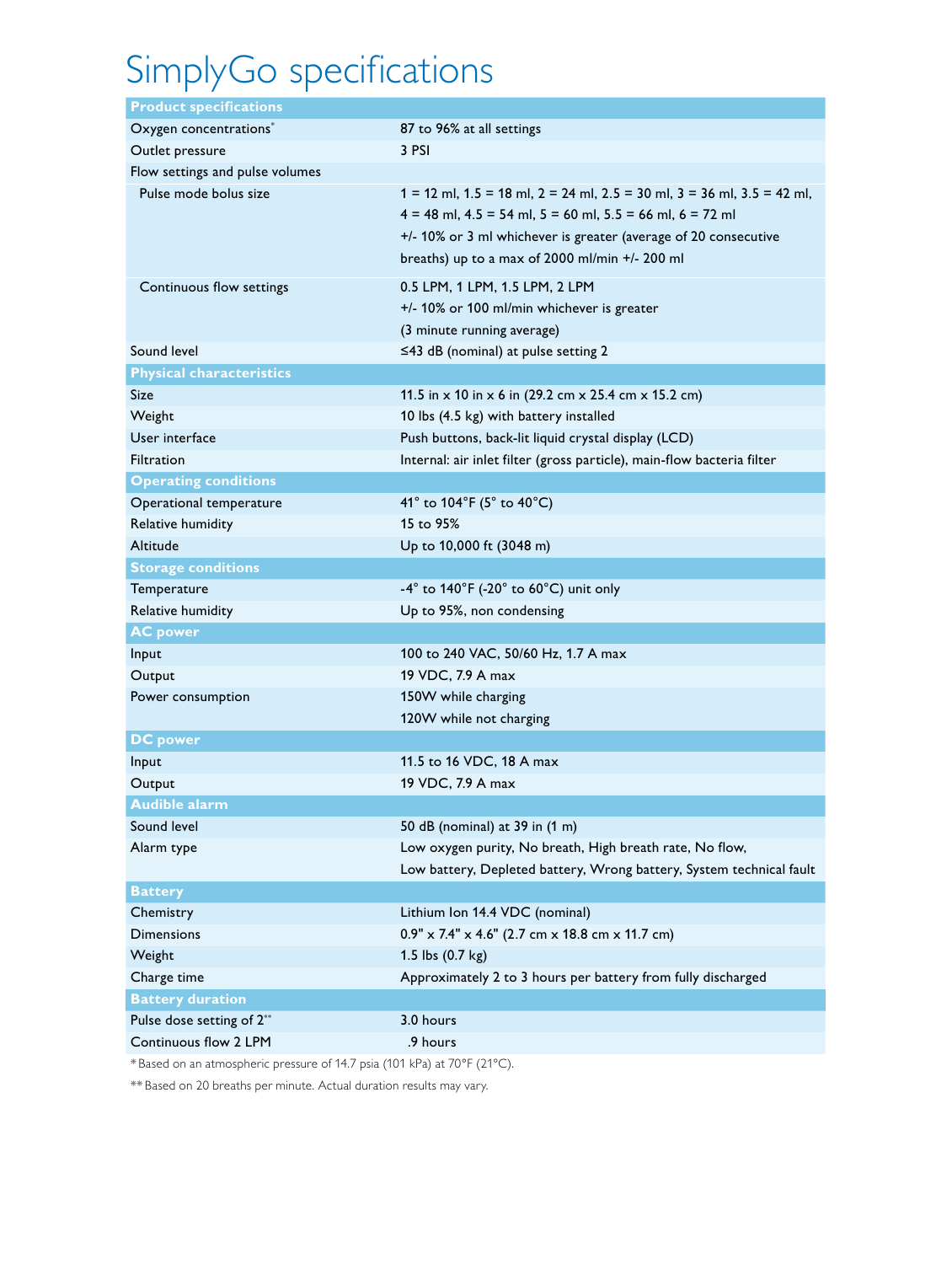## Ordering information

| <b>SimplyGo system</b>                            |         |
|---------------------------------------------------|---------|
| <b>Basic system</b>                               | 1068987 |
| Includes SimplyGo portable oxygen concentrator,   |         |
| carrying case, mobile cart, one rechargeable      |         |
| Lithium Ion battery, DC and AC power cords,       |         |
| accessory bag, and user manual                    |         |
| <b>Accessories</b>                                |         |
| SimplyGo carrying case                            | 1082663 |
| Lithium Ion battery                               | 1082662 |
| Battery charger                                   | 900-103 |
| DC power supply                                   | 1083692 |
| AC power supply and cord                          | 1082661 |
| Airline power cord                                | 1083693 |
| Accessory bag                                     | 1083696 |
| Mobile cart                                       | 1074885 |
| User manual                                       | 1083700 |
| Humidifier pouch                                  | 1083699 |
| SimplyGo humidifier connecting tube kit           | 1101172 |
| SimplyGo humidifier connecting tube kit and pouch | 1101602 |

### Reimbursement information

| <b>HCPCS code</b> | <b>Equipment</b>              | <b>Description</b>                                     |
|-------------------|-------------------------------|--------------------------------------------------------|
| E1390             | Oxygen concentrator-single    | Single delivery port, capable of delivering 85% or     |
|                   | delivery port                 | greater oxygen concentration at the prescribed flow    |
|                   |                               | rate, each                                             |
| E1392             | Portable oxygen concentrator, | Reimbursement at the standard portable system          |
|                   | rental                        | add-on rate, provided medical necessity for a portable |
|                   |                               | oxygen system is met                                   |

### **Warranties**

| <b>Options</b>                     |         |
|------------------------------------|---------|
| SimplyGo two-year total warranty   | 1097623 |
| SimplyGo three-year total warranty | 1097577 |
| SimplyGo five-year total warranty  | 1097778 |